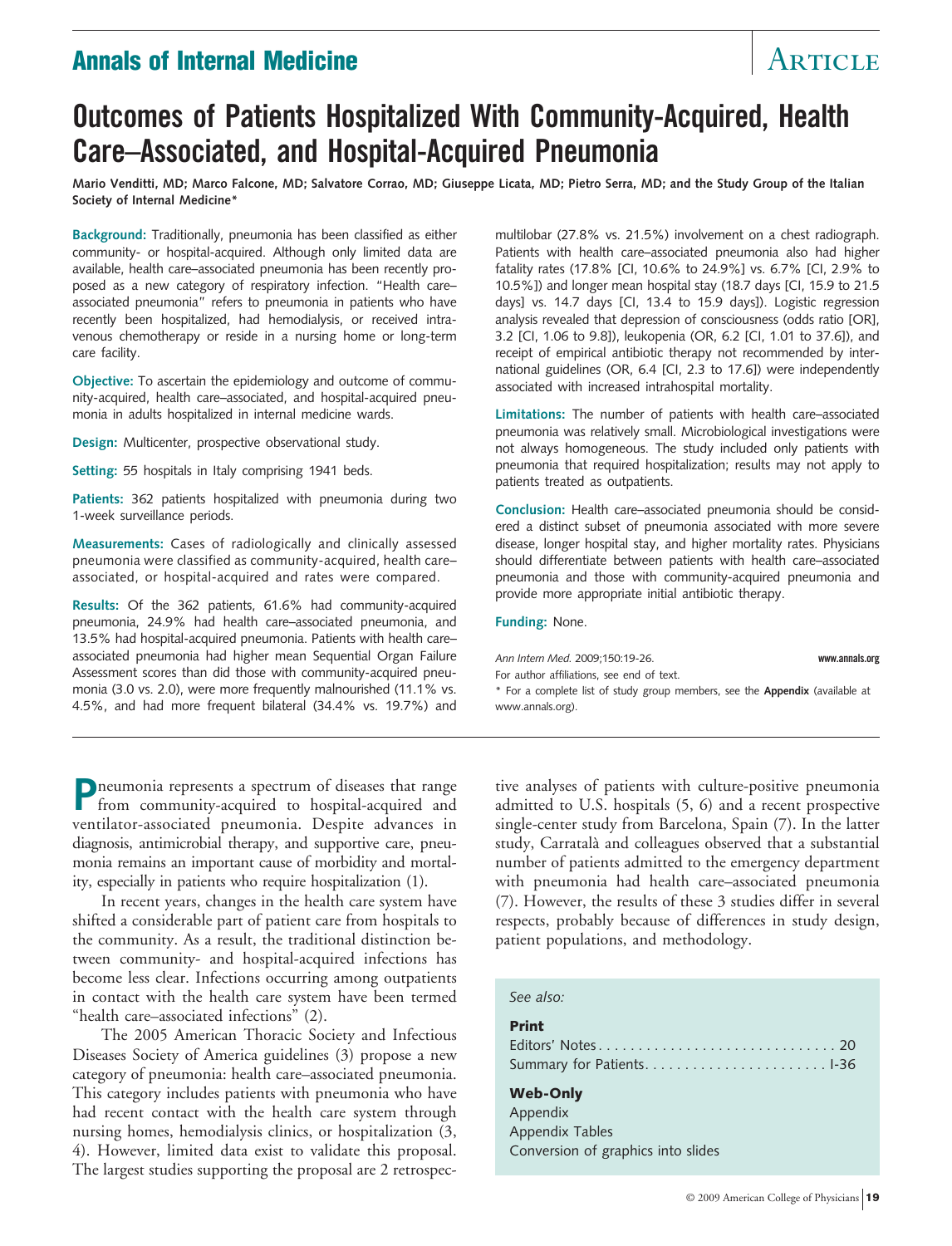### $\mathrm{ARTICE}$  | Health Care–Associated Pneumonia as a Distinct Subset of Pneumonia

#### **Context**

Pneumonia in patients who were recently hospitalized, reside in a long-term health facility, or are receiving hemodialysis or intravenous chemotherapy is known as "health care–associated pneumonia." Health care–associated pneumonia seems to differ from pneumonia that occurs in patients without these characteristics.

#### **Contribution**

This study of 362 patients hospitalized with pneumonia showed that the 25% who had health care–associated pneumonia had more severe clinical courses than those with community-acquired pneumonia and a mortality rate close to that of patients with hospital-acquired pneumonia. Receipt of antibiotics not recommended by guidelines was associated with death from health care–associated pneumonia.

#### **Caution**

These findings may not apply to pneumonia that does not require hospitalization.

*—The Editors*

We sought to ascertain the epidemiology and outcome of community-acquired, health care–associated, and hospital-acquired pneumonia in patients hospitalized in Italian internal medicine wards and to better characterize these clinical entities in a large, national cohort.

#### **METHODS**

#### **Setting and Study Period**

This cohort study, open to all members of the Italian Society of Internal Medicine, was performed prospectively in 59 divisions of internal medicine in 55 Italian hospitals (18 teaching and 37 community hospitals, comprising 1941 beds). All members of the Italian Society of Internal Medicine were informed about the study by e-mail or telephone (the protocol and design of the study were also available on the Society's Web site, www.simi.it, and in its official journal). Participation was free and spontaneous. As shown in **Figure 1**, participating centers were geographically distributed across most regions of Italy. Cases of pneumonia were assessed during 2 active 1-week surveillance periods (22 to 29 January 2007 and 25 June to 2 July 2007). The study included adults  $(>18$  years) already hospitalized with pneumonia and those who were newly admitted during the study periods (incident cases). An institutional review board of the Board of the Italian Society of Internal Medicine approved this study.

#### **Patients**

Our case definition was radiologic evidence of pneumonia and at least 2 of the following criteria: fever or hypothermia (temperature >38 °C or <35 °C), dyspnea, cough and purulent sputum, pleuritic chest pain, or signs

**20** 6 January 2009 Annals of Internal Medicine Volume 150 • Number 1 **www.annals.org**

of consolidation on respiratory auscultation. Our definition of hospital-acquired pneumonia also included the absence of pulmonary infiltrates on a chest radiograph at the time of hospital admission.

We classified patients as having health care–associated pneumonia if they had attended a hospital or hemodialysis clinic or received intravenous chemotherapy in the past 30 days, had been admitted to an acute-care hospital for at least 2 days or had surgery in the past 180 days, or resided in a nursing home or long-term care facility. We classified patients as having hospital-acquired pneumonia if they received their diagnosis after being hospitalized for more than 72 hours or within 10 days of leaving the hospital. We considered patients who fulfilled the criteria for health care–associated pneumonia but developed pneumonia in the 10 days after discharge as having hospital-acquired pneumonia. We classified patients as having communityacquired pneumonia if they did not fit the criteria for either health care–associated or hospital-acquired pneumonia.

Exclusion criteria included acquisition of pneumonia in the intensive care unit or in another hospital and HIV infection.

#### **Measurements**

To stratify patients into risk classes, we used the prediction rule calculated according to the Pneumonia Severity Index and the CURB-65 (Confusion, Urea nitrogen, Respiratory rate, Blood pressure, and age 65 years or older) score (8, 9).

We recorded the following data: age; sex; intrinsic and extrinsic risk factors, such as underlying diseases, pharma-

*Figure 1.* **Geographic distribution of participating centers.**

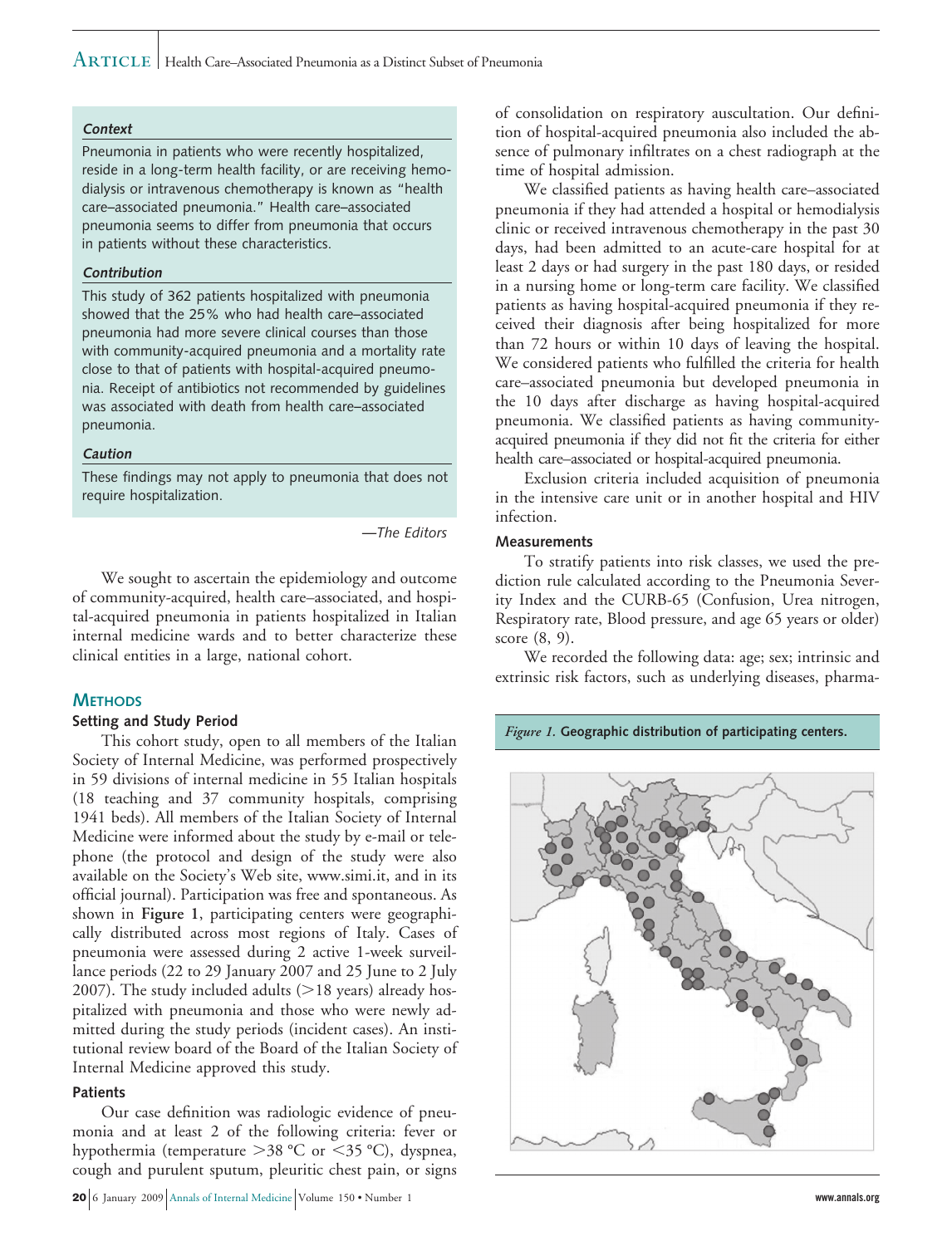cologic immunosuppression (steroids and cytostatic drugs), leukopenia, previous antibiotic therapy, use of histamine-2 blockers or antacids, nebulization, previous invasive techniques (such as endotracheal intubation or tracheotomy), surgery, or malnutrition; clinical signs and symptoms, such as cough, dyspnea, chest pain, body temperature, respiratory rate, heart rate, arterial systolic and diastolic blood pressure, and depression of consciousness; results of laboratory studies, such as blood gas analysis, leukocyte count, platelet count, serum creatinine level, and total and fractionated bilirubin; chest radiography pattern, such as lateral or bilateral involvement, number of lobes affected, and presence of pleural effusion; results of microbiological studies, such as sputum culture, blood culture, urinary antigen detection, pleural fluid culture, and bronchoalveolar lavage culture; antibiotic therapy; and outcome. We also recorded in-hospital complications and deaths. At the clinical end points of hospital discharge or death, we retrieved data on in-hospital death, length of hospital stay, and adequacy of initial antimicrobial treatment.

We calculated the prevalence of pneumonia by dividing the number of patients hospitalized with pneumonia on the first day of the study by the total number of patients hospitalized on that day. We considered underlying diseases to be comorbid conditions. We defined malnutrition as a body mass index less than 20 kg/m<sup>2</sup> for men and less than 18.5 kg/m<sup>2</sup> for women (10). We defined depression of consciousness as any alteration in the level of alertness observed at the time of presentation of pneumonia or in the previous 72 hours. Severity of clinical conditions was assessed at the time of presentation by using the Sequential Organ Failure Assessment score. We considered extrinsic risk factors if they were present or occurred within 30 days before the diagnosis of pneumonia. We defined previous antibiotic therapy as receipt of any antibiotic for more than 48 hours during the previous 3 months (11).

#### **Antimicrobial Treatment Evaluation**

We defined empirical antibiotic therapy as antibiotics administered on the first day of therapy for pneumonia and considered an empirical antibiotic regimen as adherent to guidelines if it was concordant with the available American Thoracic Society and Infectious Diseases Society of America guidelines for community-acquired, hospital-acquired, or health care–associated pneumonia (3, 12). We analyzed the appropriateness of antibiotic therapy for all patients with an etiologic diagnosis according to susceptibility test criteria for lower respiratory tract pathogens. We rated an antimicrobial treatment as inadequate if 1 or more of the organisms present were known to have intrinsic resistance or were found to be resistant through susceptibility testing. For cases in which *Pseudomonas aeruginosa* was isolated, we considered treatment adequate only if the patient received combination treatment with at least 2 drugs to which the strain was fully susceptible (13).

#### **Statistical Analysis**

Data are presented as mean values (95% CI) for quantitative variables and as relative frequencies (95% CI) for categorical variables. We performed nonparametric or equivalent tests for group comparison of quantitative variables: the Mann–Whitney *U* test for 2-group comparisons, 1-way analysis of variance on the ranks of observations for 3-group mean value comparisons, and post hoc Bonferroni correction for pairwise comparisons. We used the Pearson chi-square test and the generalized Fisher exact test for contingency table analysis. We investigated the association among pneumonia classes (as a dependent multinomial 3-level variable) and the other categorical variables by using multinomial logistic regression. After bivariate analyses, we selected independent variables at a *P* value less than 0.100. All were put into a model of multivariate multinomial logistic regression analysis. We used the community-acquired pneumonia category as a reference for comparisons. Finally, we performed logistic regression for binary outcomes to analyze the association between variables and mortality and used the Hosmer–Lemeshow methodology for variable selection (14). We then put all the selected variables into the multivariate model. We performed the Pearson goodness-of-fit test to assess the overall fit of the model. We computed odds ratios (ORs), derived from the covariates, and confidence intervals. We used a bootstrap procedure to resample observations (1000 replications per time) according to hospital ward clusters for both descriptive and inference analyses. A 2-tailed *P* value less than 0.050 was considered statistically significant. We used STATA/SE, version 9.2 for Windows (StataCorp, College Station, Texas), to analyze the data.

#### **Role of the Funding Source**

Our study received no external funding.

#### **RESULTS**

#### **Patient Characteristics**

**Figure 2** shows the flow of study participants. The sample included 362 patients with pneumonia—271 hospitalized during the first week and 91 during the second week of study. The number of cases detected in each center ranged from 1 to 26. The prevalence of pneumonia was 11.9% (CI, 11.2% to 12.6%) during the winter period (22 to 29 January 2007) and 4.7% (CI, 4.2% to 5.2%) during the summer period (25 June to 2 July 2007).

Most patients (60.2%) were men, and the mean age was 75.5 years. The most frequently encountered comorbid conditions were chronic obstructive pulmonary disease (36.2%), heart failure (30.7%), dementia (24%), diabetes mellitus (21%), renal failure (20.7%), and cancer (18.8%). At the time of diagnosis of pneumonia, 176 (48.6%) patients had at least 2 comorbid conditions and 80 (22.1%) had more than 2 comorbid conditions. Overall, 223 (61.6%) patients had community-acquired pneumonia, 90 (24.9%) had health care–associated pneumonia, and 49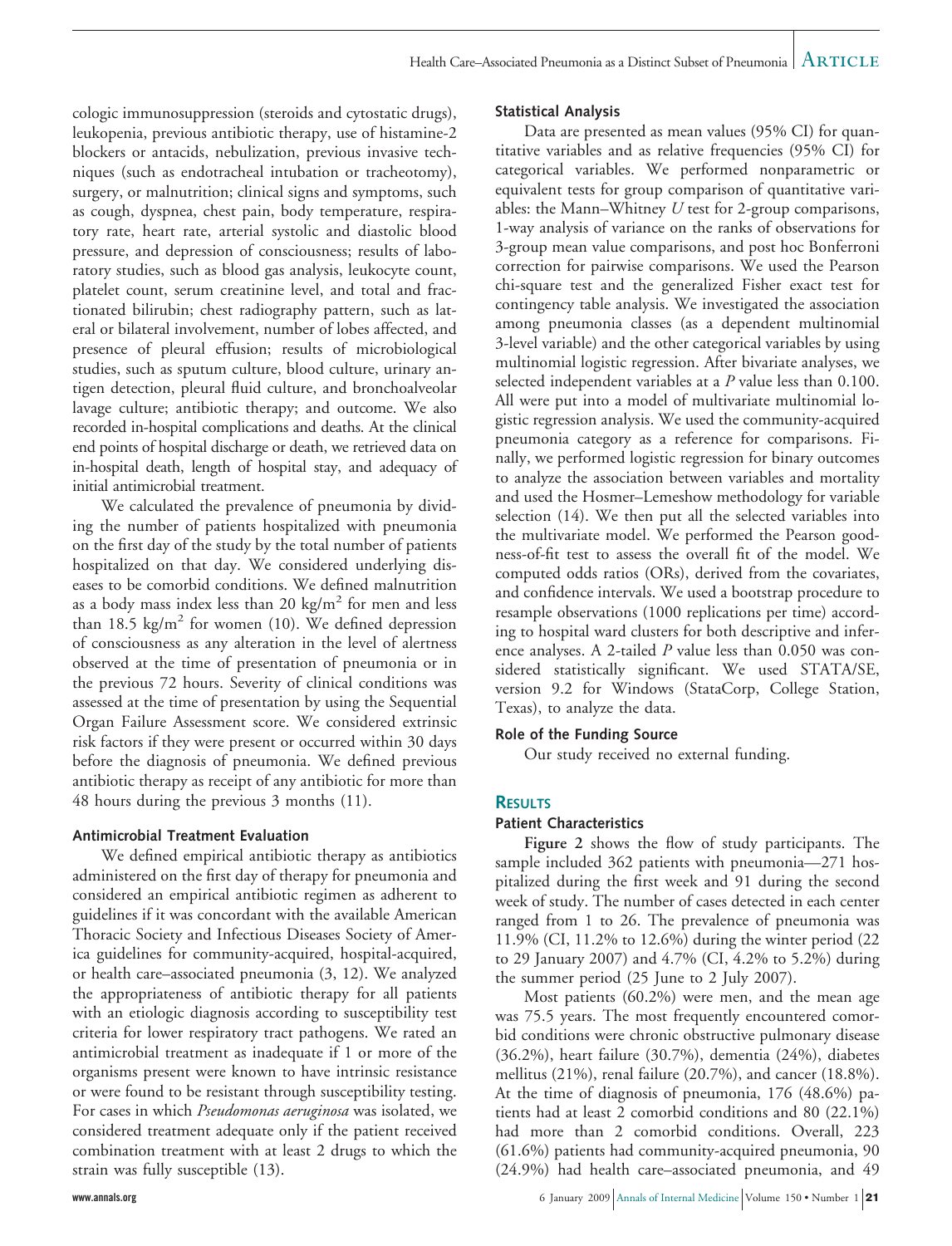

(13.5%) had hospital-acquired pneumonia. First- and second-week patient populations did not significantly differ in terms of demographic characteristics, comorbid conditions, category of pneumonia, or outcome (data not shown).

**Tables 1** and **2** compare the characteristics of patients with community-acquired pneumonia, health care– associated pneumonia, and hospital-acquired pneumonia. **Table 3** lists the criteria for inclusion in the health care– associated pneumonia group. **Appendix Tables 1**, **2**, and **3** (available at www.annals.org) show the analysis of incident cases only.

Compared with patients with community-acquired pneumonia, those with health care–associated pneumonia were more commonly in high-risk pneumonia severity index classes (**Table 1**), had a higher incidence of malnutrition, and had more frequent bilateral involvement during radiographic examination (**Table 2**). In addition, patients with health care–associated pneumonia received gastric acid– reducing agents or aerosolized drugs more frequently and were febrile at hospital admission less frequently than patients with community-acquired pneumonia. However, the 2 groups did not significantly differ in terms of mean age, sex, or the presence of comorbid conditions. At the time of diagnosis, patients with community-acquired pneumonia had significantly lower mean Sequential Organ Failure Assessment scores (2.0 [CI, 1.7 to 2.3]) than did patients

with health care–associated (3.0 [CI, 2.6 to 3.4]) or hospitalacquired pneumonia (2.8 [CI, 2.4 to 3.2]).

A significantly higher percentage of patients with hospitalacquired pneumonia had leukopenia, multilobar infiltrates, a tracheostomy procedure, or a history of recent endotracheal intubation than did those with community-acquired or health care–associated pneumonia (**Table 2**).

We analyzed categorical variables by using a multivariate model that included age, length of hospital stay, duration of antibiotic therapy, etiologic diagnosis, presence of at least 2 comorbid conditions, malnutrition, therapy with histamine-2 blockers or antacids, aerosolized drug therapy, fever, cough, bilateral or multilobar involvement at chest radiograph, monotherapy, antibiotic therapy adherent to international guidelines, appropriateness of antibiotic therapy, and death. Multinomial logistic regression showed that histamine-2 blocker or antacid administration (relative risk ratio [RRR], 3.3 [CI, 1.6 to 7.1];  $P = 0.002$ ), hospital stay longer than 20 days (RRR, 2.7 [CI, 1.2 to 6.2;  $P =$ 0.010), and receipt of an empirical antibiotic not recommended by international guidelines (RRR, 4.1 [CI, 1.6 to 10.4];  $P = 0.004$ ) were independently associated with health care–associated pneumonia (compared with community-acquired pneumonia). Histamine-2 blocker or antacid administration (RRR, 8.9 [CI, 2.3 to 34.5];  $P = 0.002$ ) and hospital stay longer than 20 days (RRR, 5.3 [CI, 2.2 to 12.4];  $P < 0.001$ ) were independently associated with hospital-acquired pneumonia (compared with community-acquired pneumonia).

#### **Antimicrobial Therapy and Outcomes**

**Table 4** shows data on antimicrobial therapy and outcomes of the 3 pneumonia groups. Overall, 189 (52.2%) patients received an initial empirical therapy according to international guidelines. Patients with health care–associated pneumonia were more frequently treated with an empirical therapy that was not consistent with available guidelines  $(P < 0.001)$ .

The mean duration of antibiotic therapy and length of hospital stay were also significantly higher in patients with health care–associated pneumonia than in those with community-acquired pneumonia. The mortality rate associated with community-acquired pneumonia

| <i>Table 1.</i> Risk Stratification |                                                            |                                                               |         |  |  |
|-------------------------------------|------------------------------------------------------------|---------------------------------------------------------------|---------|--|--|
| Variable                            | Community-Acquired<br>Pneumonia (95% CI), %<br>$(n = 223)$ | Health Care-Associated<br>Pneumonia (95% CI), %<br>$(n = 90)$ | P Value |  |  |
| Mean PSI score                      | 110.6 (106.4-114.8)                                        | 121.8 (117.1 – 126.4)                                         | 0.004   |  |  |
| PSI high-risk class*                | 76.2 (70.6-81.8)                                           | 91.1 (85.5-96.7)                                              | < 0.001 |  |  |
| CURB-65 high-risk scoret            | $15.7(10-21.4)$                                            | 30.0 (19.5–40.5)                                              | 0.010   |  |  |

CURB-65 = Confusion, Urea nitrogen, Respiratory rate, Blood pressure, age 65 years or older; PSI = Pneumonia Severity Index. \* Class IV or V (8).

<sup>†</sup> Class III (9).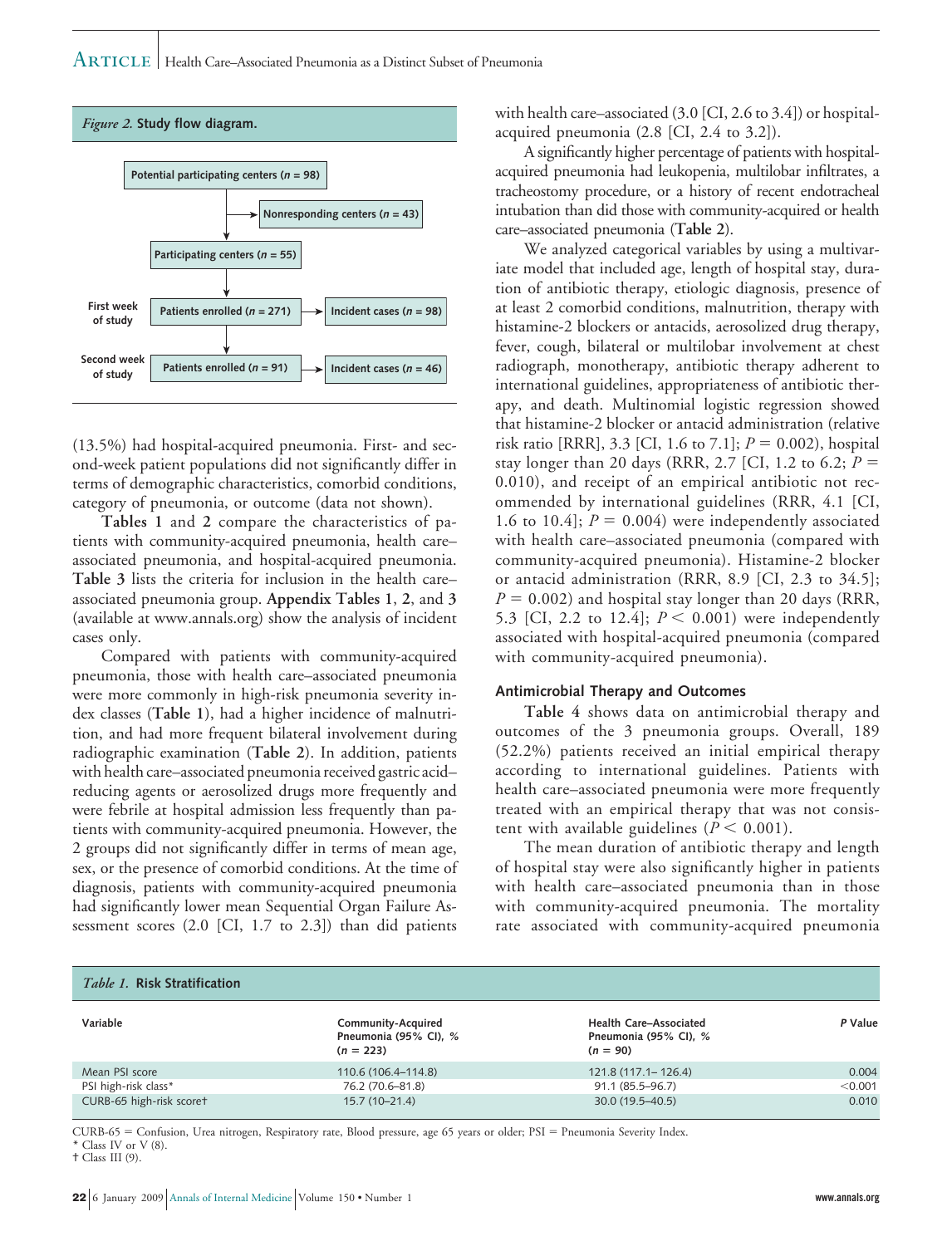#### *Table 2.* **Patient Characteristics**

| Characteristic                                 | Community-<br>Acquired<br>Pneumonia<br>$(n = 223)$ | Health Care-<br>Associated<br>Pneumonia<br>$(n = 90)$ | Hospital-<br>Acquired<br>Pneumonia<br>$(n = 49)$ | P Value      |
|------------------------------------------------|----------------------------------------------------|-------------------------------------------------------|--------------------------------------------------|--------------|
| Men, %                                         | 58.8                                               | 62.2                                                  | 63.3                                             | 0.78         |
| Mean age, y                                    | 73.9                                               | 77.4                                                  | 79.9                                             | 0.060        |
| Chronic obstructive pulmonary disease, %       | 39.0                                               | 30.0                                                  | 34.7                                             | 0.45         |
| Heart failure, %                               | 27.8                                               | 37.7                                                  | 30.6                                             | 0.25         |
| Dementia, %                                    | 22.4                                               | 21.1                                                  | 36.7                                             | 0.25         |
| Renal failure, %                               | 18.4                                               | 25.5                                                  | 22.4                                             | 0.29         |
| Diabetes mellitus, %                           | 17.5                                               | 26.7                                                  | 26.5                                             | 0.150        |
| Cancer, %                                      | 15.7                                               | 25.5                                                  | 20.4                                             | 0.140        |
| Chronic liver disease, %                       | 8.1                                                | 12.2                                                  | 10.2                                             | 0.55         |
| >2 comorbid conditions, %                      | 18.4                                               | 28.9                                                  | 26.5                                             | 0.080        |
| $\geq$ 2 comorbid conditions, %                | 44.4                                               | 52.2                                                  | 61.2                                             | $0.030*$     |
| Endotracheal intubation in the past 30 days, % | $\mathbf 0$                                        | 2.2                                                   | 12.2                                             | $< 0.001*$ + |
| Leukopenia, %                                  | 3.6                                                | 4.4                                                   | 12.2                                             | 0.89         |
| Malnutrition, %                                | 4.5                                                | 11.1                                                  | 16.3                                             | $0.004*$     |
| Histamine-2 blockers or antacids, %            | 23.3                                               | 53.3                                                  | 57.1                                             | $< 0.001$ *† |
| Tracheostomy, %                                | $\mathbf 0$                                        | 1.1                                                   | 8.2                                              | $< 0.001*$   |
| Aerosolized drugs, %                           | 12.5                                               | 26.7                                                  | 22.4                                             | $0.003+$     |
| Previous antibiotic therapy, %                 | 32.7                                               | 38.9                                                  | 42.8                                             | 0.26         |
| Fever, %                                       | 62.8                                               | 45.5                                                  | 49                                               | $0.020+$     |
| Depression of consciousness, %                 | 19.8                                               | 26.7                                                  | 32.6                                             | 0.160        |
| Dyspnea, %                                     | 69                                                 | 70.0                                                  | 49                                               | 0.060        |
| Cough, %                                       | 61.3                                               | 61.1                                                  | 46.9                                             | 0.180        |
| Purulent sputum, %                             | 32                                                 | 36.7                                                  | 34.7                                             | 0.63         |
| Pleuritic chest pain, %                        | 17.1                                               | 12.2                                                  | 4.1                                              | 0.60         |
| Leukocytosis, %                                | 54.3                                               | 52.2                                                  | 53.1                                             | 0.94         |
| Bilateral involvement on chest radiograph, %   | 19.7                                               | 34.4                                                  | 32.6                                             | $0.007*$ +   |
| Multilobar infiltrates, %                      | 21.5                                               | 27.8                                                  | 38.8                                             | $0.020*$     |
| Pleural effusion, %                            | 38.7                                               | 45.5                                                  | 38.8                                             | 0.56         |

\* *P* - 0.05 for comparison between hospital-acquired and community-acquired pneumonia.

† *P* - 0.05 for comparison between health care–associated and community-acquired pneumonia.

 $(6.7\%$  [CI, 2.9% to 10.5%]) was significantly lower than that for health care–associated pneumonia (17.8% [CI, 10.6% to 24.9%]) or hospital-acquired pneumonia (18.4% [CI, 6.4% to 30.3%]).

In the bivariate analysis, the following factors were significantly associated with in-hospital death: leukopenia, malnutrition, depression of consciousness, pleuritic chest pain, bilateral and multilobar involvement on chest radiography, pleural effusion, inclusion in the health care–associated or hospital-acquired pneumonia group, antibiotic therapy not consistent with recommended guidelines, inappropriate therapy, microbiologic diagnosis, and a Sequential Organ Failure Assessment score greater than 2. When all of the selected variables were put into the multivariate model, 3 factors were independently associated with death: depression of consciousness (OR, 3.2 [CI, 1.06 to 9.8]), leukopenia (OR, 6.2 [CI, 1.01 to 37.6]), and receipt of an empirical antibiotic not recommended by international guidelines (OR, 6.4 [CI, 2.3 to 17.6]).

#### **DISCUSSION**

To our knowledge, this is the first prospective, observational, multicenter study that compares the epidemiology and outcome of community-acquired pneumonia, pneumonia in patients hospitalized in medical wards. Our findings, which may be considered representative of all Italian hospitals, support a new pneumonia classification scheme that distinguishes among community-acquired, health care–associated, and hospital-acquired pneumonia. Compared with community-acquired pneumonia, health care–associated pneumonia is associated with longer hospital stay and higher risk for a fatal complication. Health care–associated pneumonia also differs from hospitalacquired pneumonia that occurs in nonventilated patients; however, in general, health care–associated pneumonia differs from hospital-acquired pneumonia to a lesser degree

health care–associated pneumonia, and hospital-acquired

#### *Table 3.* **Criteria for Inclusion in the Health Care–Associated Pneumonia Group**

| Criterion                                                   | <b>Patients</b><br>(95% CI), %<br>$(n = 90)$ |
|-------------------------------------------------------------|----------------------------------------------|
| Recent hospitalization within 180 days                      | 80 (75.8-84.2)                               |
| Nursing home resident                                       | $10(6.8 - 13.2)$                             |
| Hemodialysis                                                | $3.3(1.4-5.2)$                               |
| Intravenous chemotherapy in the 30 days before<br>pneumonia | $6.7(4.1 - 9.3)$                             |

**www.annals.org** 6 January 2009 Annals of Internal Medicine Volume 150 • Number 1 **23**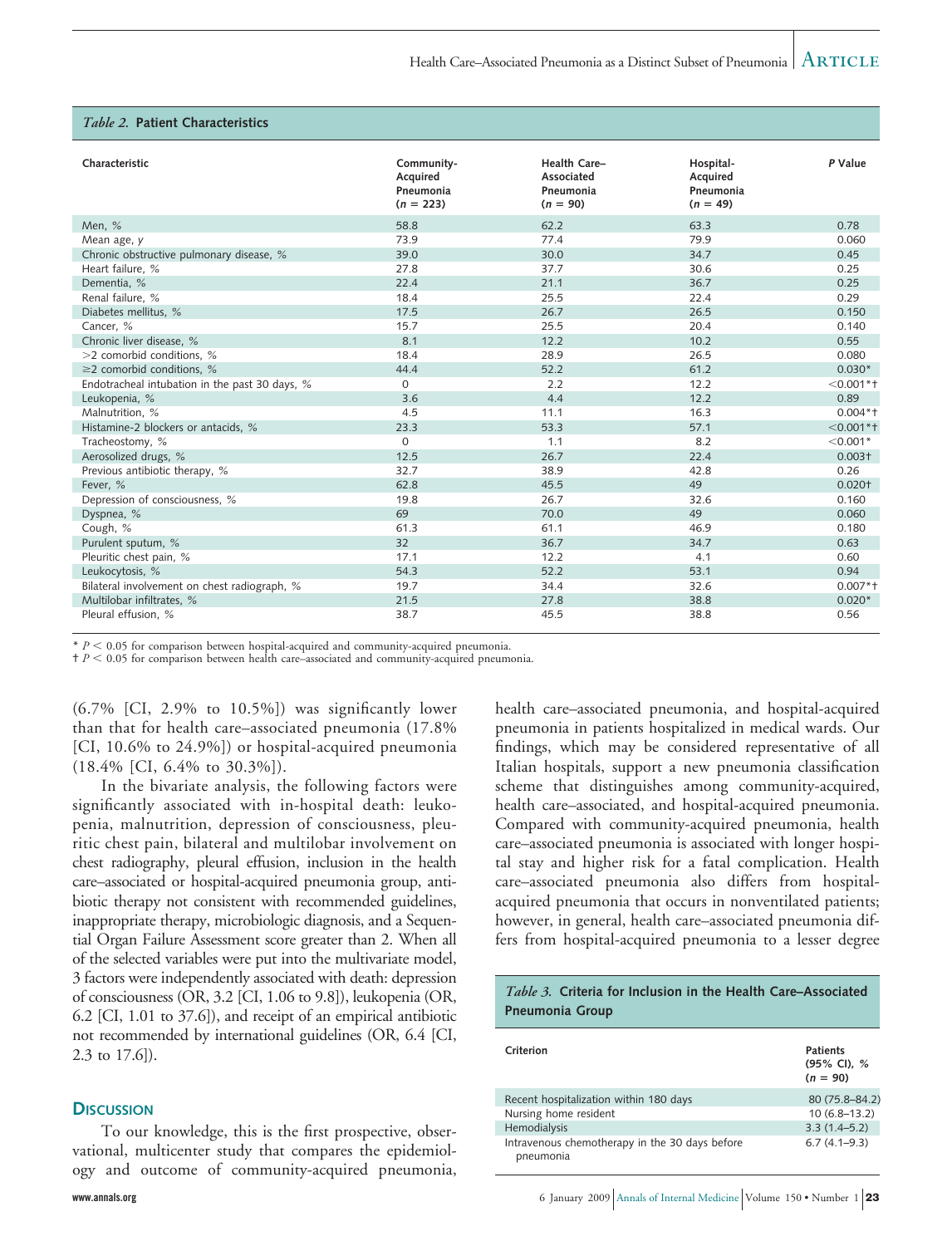| <i>Table 4.</i> Antimicrobial Therapy and Outcomes |                                                      |                                                         |                                             |              |
|----------------------------------------------------|------------------------------------------------------|---------------------------------------------------------|---------------------------------------------|--------------|
| Variable                                           | <b>Community-Acquired</b><br>Pneumonia ( $n = 223$ ) | <b>Health Care-Associated</b><br>Pneumonia ( $n = 90$ ) | Hospital-Acquired<br>Pneumonia ( $n = 49$ ) | P Value      |
| Initial antibiotic monotherapy (95% CI), %         | 54.9 (47.7 to 62.2)                                  | 60.7 (48.1 to 73.2)                                     | 28.6 (14.7 to 42.4)                         | $0.010*$     |
| Adherence to international guidelines (95% CI), %  | 58.7 (51.8 to 65.6)                                  | 26.7 (16.5 to 36.8)                                     | 69.4 (57 to 81.8)                           | $< 0.001$ +  |
| Inappropriate antibiotic therapy (95% CI), %       | $5.8(2.1 \text{ to } 9.5)$                           | 18.9 (10 to 27.8)                                       | $10.2$ (-2.6 to 23)                         | $0.020+$     |
| Mean duration of antibiotic therapy (95% CI), d    | 13.8 (12.9 to 14.7)                                  | 16.1 (14.6 to 17.7)                                     | 16.7 (14.3 to 19.1)                         | $0.010+$     |
| Mean duration of hospitalization (95% CI), d       | 14.7 (13.4 to 15.9)                                  | 18.7 (15.9 to 21.5)                                     | 24.8 (19.8 to 29.8)                         | $< 0.001$ *t |
| Overall in-hospital mortality rate (95% CI), %     | 6.7 (2.9 to 10.5)                                    | 17.8 (10.6 to 24.9)                                     | 18.4 (6.4 to 30.3)                          | $0.020+$     |

\*  $P$  < 0.05 for comparison between hospital-acquired and community-acquired pneumonia.

† *P* - 0.05 for comparison between health care–associated and community-acquired pneumonia.

than from community-acquired pneumonia because the severity of disease and mortality rates are more similar to the former. These results suggest that communityacquired pneumonia, health care–associated pneumonia, and hospital-acquired pneumonia are 3 distinct epidemiologic and clinical entities, with a trend toward increasing disease severity from the first to the last group.

The poor prognosis observed in patients with health care–associated pneumonia seems to be related to greater severity of disease (demonstrated by higher mean Sequential Organ Failure Assessment scores and by more frequent bilateral and multilobar lung involvement). The 3 groups did not significantly differ in terms of mean age or the presence of comorbid conditions. This probably reflects the homogeneity of our sample, because patients hospitalized in internal medicine departments typically have multiple comorbid conditions, higher mean age, and a longer hospital stay than those admitted to other departments (such as oncology or hematology units) or surgical wards. However, patients with health care–associated pneumonia had more comorbid conditions than patients with community-acquired pneumonia (although the differences were not statistically significant, possibly because of sample size limitations); this finding may also explain the higher severity of clinical conditions observed in the health care–associated pneumonia group. Patients with health care–associated pneumonia were also less frequently febrile at admission and were more frequently malnourished and treated with gastric acid– suppressive agents or aerosolized drugs than patients with community-acquired pneumonia. On the other hand, a significantly higher proportion of patients with hospital-acquired pneumonia had a tracheostomy procedure, a history of recent endotracheal intubation, and leukopenia. Overall, patients with hospital-acquired pneumonia seemed the most critically ill.

In **Tables 1** and **4**, the groups differ significantly for some outcomes, but the CIs of the mean estimates overlap. This is probably because of in-hospital clustering effects. Methods that account for the clustering, such as our bootstrapping procedure, can lead to more efficient estimates of the differences than of the mean values themselves. Thus, the comparisons are robust enough to warrant discussion.

Although the 2005 guidelines from the American Thoracic Society and Infectious Diseases Society of America (3) included specific recommendations for the current management of health care–associated pneumonia, we observed low adherence to available guidelines. Physicians usually do not differentiate between the initial treatment for health care–associated pneumonia and communityacquired pneumonia, and this clinical approach usually results in inappropriate initial therapy and increased mortality. Indeed, regression analysis indicated that administration of empirical antibiotic therapy not recommended in the guidelines was independently associated with increased mortality.

A MEDLINE search of the English-language medical literature using the terms "health care–associated" and "pneumonia" revealed only a few original articles (5–7), most of them retrospective studies (5, 6). The definition of health care–associated infections was initially proposed by Friedman and colleagues (2), who chose previous hospitalization within 3 months of the study as the criterion by which to categorize patients as having a health care– associated bloodstream infection. Other investigators extended the criterion of community-onset health care– associated infections to include hospitalization in the preceding 12 months (15). The definition of health care– associated pneumonia has been adapted from the criteria described for bloodstream infections. In the first retrospective study on culture-positive pneumonia conducted in the United States (5), which used a large multi-institutional database, the case definition of health care–associated pneumonia required any of the following criteria: residence in a health care facility, long-term hemodialysis, or hospitalization within 30 days of receiving a diagnosis of pneumonia. In a prospective analysis of patients with communityonset pneumonia requiring hospitalization, Carratala` and colleagues (7) extended the duration criteria of previous hospitalization to 90 days before diagnosis, which is also recommended by the American Thoracic Society and the Infectious Diseases Society of America guidelines (3). In our study, we used 180 days as a cutoff for recent hospitalization to differentiate between community-acquired and health care–associated pneumonia. We based our choice to expand the inclusion criteria for health care–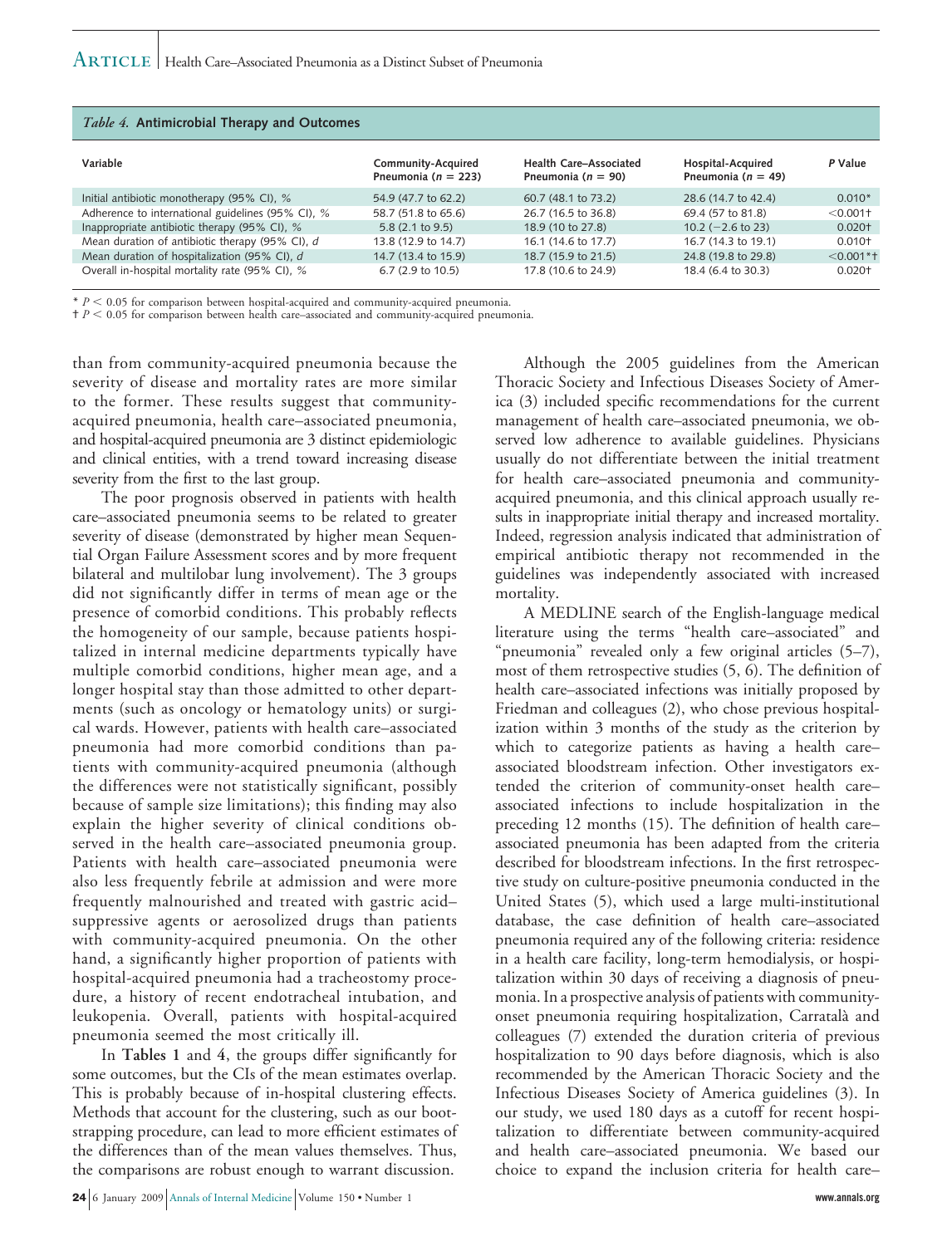associated pneumonia on several considerations, including the prolonged duration of colonization and possible subsequent infections with resistant bacteria (such as *Staphylococcus aureus*) after hospital discharge (16). The importance of considering prolonged bacterial colonization was also suggested by a retrospective cohort study (6) involving 639 patients with culture-positive community-acquired and health care–associated pneumonia who were admitted to a single center. This study revealed that patients who were hospitalized for 2 or more days in the preceding 12 months were also at risk for multidrug-resistant pathogens. Our findings confirm that a window of 180 days for recent hospitalization may be useful to clearly differentiate between community-acquired and health care–associated pneumonia (17).

Although the available studies (5–7) concur that health care–associated pneumonia is a distinctive category of lower respiratory tract infection, they differ in important ways. The reported incidence of health care–associated pneumonia among patients requiring hospitalization ranged from 17.3% to 67.4%, depending on the sample analyzed and the study methods used (5–7). In our sample, for which we used the extended criteria for recent hospitalization, health care–associated pneumonia accounted for 28.7% of all cases of community-onset pneumonia. Incidence of health care–associated pneumonia may be underestimated because of the lack of documentation at hospital admission of various criteria that fulfill the definition of health care–associated pneumonia. Data concerning cause are also variable. In a large retrospective study of 4543 patients with culture-positive pneumonia (5), Kollef and colleagues found that *S. aureus* was a major pathogen (46.7%) in health care–associated pneumonia, followed by *P. aeruginosa* (25.3%), *Klebsiella* species (7.6%), and others. In Carratala` and colleagues' study (7), the most frequent causative organism in health care–associated pneumonia and community-acquired pneumonia was *Streptococcus pneumoniae*, which accounted for 27.8% and 33.9% of cases, respectively. However, *S. aureus* and gram-negative bacilli were significantly more frequent in health care–associated pneumonia than in community-acquired pneumonia ( $P = 0.005$  and  $P =$ 0.03, respectively). These observations may explain the failure of antibiotic regimens that target the usual community-acquired pneumonia pathogens, such as *S. pneumoniae*, *Haemophilus influenzae*, or *Mycoplasma pneumoniae*. However, the role of resistant pathogens in health care–associated pneumonia needs to be addressed by future studies.

Our study has several limitations. First, it was a pragmatic study that included both tertiary and secondary care centers. Microbiological investigation was therefore neither homogeneous nor extensively performed in all cases. Second, the number of patients with health care–associated pneumonia was relatively small. Finally, we included only patients with pneumonia that required hospitalization;

thus, our results may not apply to patients treated as outpatients. Future prospective studies are needed to clarify the microbiology of health care–associated pneumonia in hospitalized patients. Moreover, the importance of the new pneumonia classification will rest on randomized and observational studies that demonstrate improved outcomes for patients with health care–associated pneumonia managed with guidelines specific to health care–associated pneumonia.

Our data provide further evidence that health care– associated pneumonia is usually not recognized or managed correctly by clinicians, possibly resulting in inappropriate antibiotic therapy and increased mortality. The selection of empirical antibiotics for health care–associated pneumonia should include coverage of methicillin-resistant *S. aureus* and multidrug-resistant gram-negative rods (such as linezolid or glycopeptides plus an antipseudomonal  $\beta$ -lactam), as recommended by the consensus of Infectious Diseases Society of America experts (18).

In conclusion, health care–associated pneumonia represents a distinct subset of pneumonia. Compared with patients who have community-acquired pneumonia, patients with health care–associated pneumonia have more severe disease, prolonged hospitalization, and increased mortality. Consequently, health care–associated pneumonia is more similar to hospital-acquired pneumonia than community-acquired pneumonia and requires specific initial empirical antibiotic therapy. Physicians should differentiate between patients with health care–associated pneumonia and those with community-acquired pneumonia to provide optimal clinical management.

From the University of Rome, Rome, Italy, and Universita` degli Studi di Palermo, Palermo, Italy.

**Acknowledgment:** The authors thank Professor Pier Mannuccio Mannucci, Milan, Italy, for his activity as Chief of the Italian Society of Internal Medicine group for independent clinical research. They also thank Sohita Dhillon and Rod McNab of Wolters Kluwer Health for English-language assistance in the preparation of this manuscript.

**Potential Financial Conflicts of Interest:** *Consultancies*: M. Venditti (Glaxo Wellcome, Gilead, Angelini, Novartis, Pfizer, Bayer, Wyeth). *Grants received*: M. Falcone (Pfizer).

**Reproducible Research Statement:** *Study protocol:* Available at www .simi.it. *Statistical code:* Available from Dr. Corrao (s.corrao@unipa.it). *Data set:* Not available.

**Requests for Single Reprints:** Mario Venditti, MD, Dipartimento di Medicina Clinica—Policlinico Umberto I, Universita` di Roma "La Sapienza," Viale dell'Universita` 37, 00161 Rome, Italy; e-mail, mario .venditti@uniroma1.it.

Current author addresses and author contributions are available at www .annals.org.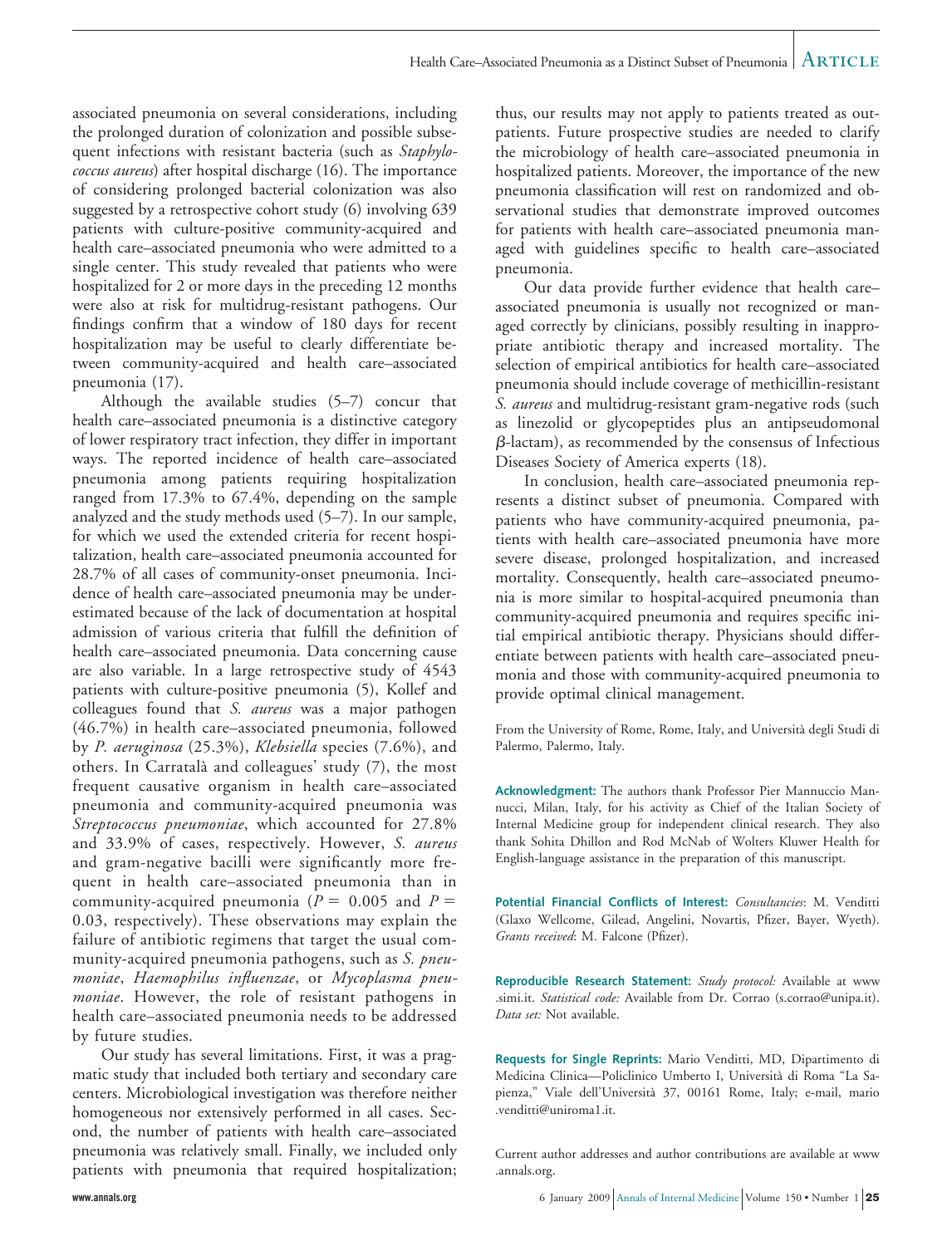#### $\rm ARTICLE$  | Health Care–Associated Pneumonia as a Distinct Subset of Pneumonia

#### **References**

1. **Marrie TJ, Wu L.** Factors influencing in-hospital mortality in communityacquired pneumonia: a prospective study of patients not initially admitted to the ICU. Chest. 2005;127:1260-70. [PMID: 15821203]

2. **Friedman ND, Kaye KS, Stout JE, McGarry SA, Trivette SL, Briggs JP, et al.** Health care–associated bloodstream infections in adults: a reason to change the accepted definition of community-acquired infections. Ann Intern Med. 2002;137:791-7. [PMID: 12435215]

3. **American Thoracic Society, Infectious Diseases Society of America.** Guidelines for the management of adults with hospital-acquired, ventilator-associated, and healthcare-associated pneumonia. Am J Respir Crit Care Med. 2005;171: 388-416. [PMID: 15699079]

4. **Tablan OC, Anderson LJ, Besser R, Bridges C, Hajjeh R, for the Healthcare Infection Control Practices Advisory Committee. CDC.** Guidelines for preventing health-care–associated pneumonia, 2003: recommendations of CDC and the Healthcare Infection Control Practices Advisory Committee. MMWR Recomm Rep. 2004;53:1-36. [PMID: 15048056]

5. **Kollef MH, Shorr A, Tabak YP, Gupta V, Liu LZ, Johannes RS.** Epidemiology and outcomes of health-care-associated pneumonia: results from a large US database of culture-positive pneumonia. Chest. 2005;128:3854-62. [PMID: 16354854]

6. **Micek ST, Kollef KE, Reichley RM, Roubinian N, Kollef MH.** Health care-associated pneumonia and community-acquired pneumonia: a singlecenter experience. Antimicrob Agents Chemother. 2007;51:3568-73. [PMID: 17682100]

7. **Carratala` J, Mykietiuk A, Ferna´ndez-Sabe´ N, Sua´rez C, Dorca J, Verdaguer R, et al.** Health care-associated pneumonia requiring hospital admission: epidemiology, antibiotic therapy, and clinical outcomes. Arch Intern Med. 2007;167: 1393-9. [PMID: 17620533]

8. **Fine MJ, Auble TE, Yealy DM, Hanusa BH, Weissfeld LA, Singer DE, et al.** A prediction rule to identify low-risk patients with community-acquired pneumonia. N Engl J Med. 1997;336:243-50. [PMID: 8995086]

9. **Lim WS, van der Eerden MM, Laing R, Boersma WG, Karalus N, Town GI, et al.** Defining community acquired pneumonia severity on presentation to hospital: an international derivation and validation study. Thorax. 2003;58:377- 82. [PMID: 12728155]

10. Physical Status: The Use and Interpretation of Anthropometry. World Health Organization Technical Report Series 854. Geneva: World Health Organization; 1995. Accessed at whqlibdoc.who.int/trs/WHO\_TRS\_854.pdf on 24 October 2008.

11. Mykietiuk A, Carratalà J, Domínguez A, Manzur A, Fernández-Sabé N, **Dorca J, et al.** Effect of prior pneumococcal vaccination on clinical outcome of hospitalized adults with community-acquired pneumococcal pneumonia. Eur J Clin Microbiol Infect Dis. 2006;25:457-62. [PMID: 16773389]

12. **Mandell LA, Wunderink RG, Anzueto A, Bartlett JG, Campbell GD, Dean NC, et al. Infectious Diseases Society of America.** Infectious Diseases Society of America/American Thoracic Society consensus guidelines on the management of community-acquired pneumonia in adults. Clin Infect Dis. 2007;44 Suppl 2:S27-72. [PMID: 17278083]

13. **Arancibia F, Bauer TT, Ewig S, Mensa J, Gonzalez J, Niederman MS, et al.** Community-acquired pneumonia due to gram-negative bacteria and *Pseudomonas aeruginosa*: incidence, risk, and prognosis. Arch Intern Med. 2002;162:1849- 58. [PMID: 12196083]

14. **Hosmer DW, Lemeshow S.** Applied Logistic Regression. New York: J Wiley; 2002.

15. **Morin CA, Hadler JL.** Population-based incidence and characteristics of community-onset *Staphylococcus aureus* infections with bacteremia in 4 metropolitan Connecticut areas, 1998. J Infect Dis. 2001;184:1029-34. [PMID: 11574918]

16. **Scanvic A, Denic L, Gaillon S, Giry P, Andremont A, Lucet JC.** Duration of colonization by methicillin-resistant *Staphylococcus aureus* after hospital discharge and risk factors for prolonged carriage. Clin Infect Dis. 2001;32:1393-8. [PMID: 11317238]

17. **Abrahamian FM, Deblieux PM, Emerman CL, Kollef MH, Kupersmith E, Leeper KV Jr, et al.** Health care-associated pneumonia: identification and initial management in the ED. Am J Emerg Med. 2008;26:1-11. [PMID: 18603170] 18. **Kollef MH, Morrow LE, Baughman RP, Craven DE, McGowan JE Jr, Micek ST, et al.** Health care-associated pneumonia (HCAP): a critical appraisal to improve identification, management, and outcomes—proceedings of the HCAP Summit. Clin Infect Dis. 2008;46 Suppl 4:S296-334; quiz 335-8. [PMID: 18429676]

#### **NEW PEER REVIEWERS**

Sign up to become a peer reviewer for *Annals of Internal Medicine* by going to www.annals.org and selecting "Information for: Authors/ Reviewers." Then select "Reviewer Information" and register as a new reviewer. Note that *Annals* reviewers whose reviews are returned on time and are judged satisfactory by the Editors may receive up to 3 Category 1 CME credits per review (maximum, 15 credits in a calendar year).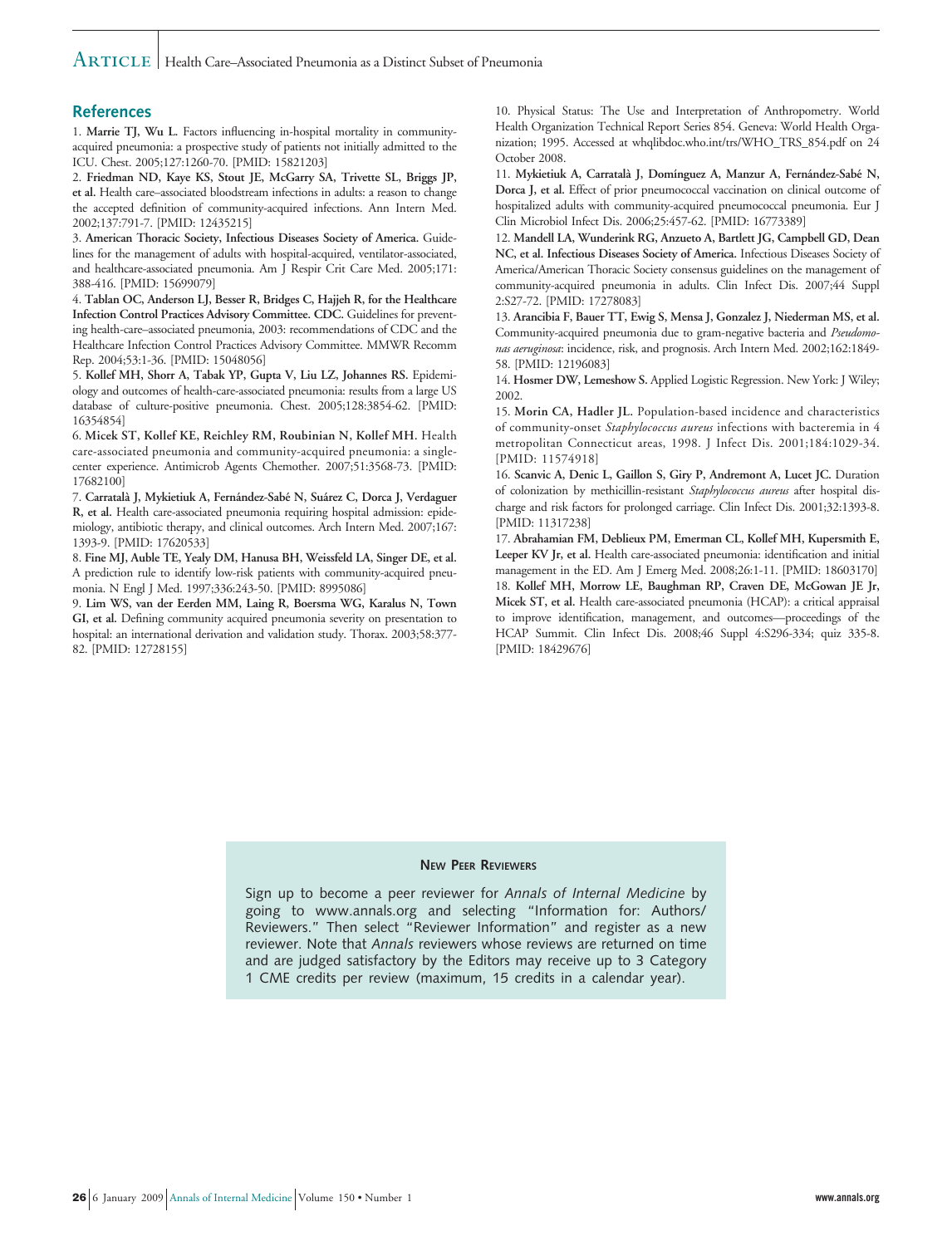# **Annals of Internal Medicine**

**Current Author Addresses:** Drs. Venditti, Falcone, and Serra: Dipartimento di Medicina Clinica—Policlinico Umberto I, Universita` di Roma "La Sapienza," Viale dell'Universita` 37, 00161 Rome, Italy.

Drs. Corrao and Licata: Dipartimento Biomedico di Medicina Interna e Specialistica, Universita` degli Studi di Palermo, Piazza delle Cliniche 2, 90127 Palermo, Italy.

**Author Contributions:** Conception and design: M. Venditti, M. Falcone, P. Serra.

Analysis and interpretation of the data: M. Venditti, M. Falcone, S. Corrao.

Drafting of the article: M. Venditti, M. Falcone.

Critical revision of the article for important intellectual content: S. Corrao, G. Licata, P. Serra.

Final approval of the article: S. Corrao, G. Licata, P. Serra.

Provision of study materials or patients: G. Licata.

Statistical expertise: S. Corrao.

Obtaining of funding: G. Licata.

Administrative, technical, or logistic support: G. Licata. Collection and assembly of data: M. Falcone, S. Corrao.

#### **APPENDIX: PARTICIPATING MEMBERS OF THE ITALIAN SOCIETY OF INTERNAL MEDICINE**

*Medicina Interna, Policlinico San Donato Milanese:* Francesco Salerno.

*Dipartimento di Scienze Cliniche, Policlinico Umberto I— Universita` di Roma "La Sapienza":* Sebastiano Filetti, Emilio D'Erasmo.

*II Patologia Medica, Policlinico Umberto I—Universita` di Roma "La Sapienza":* Filippo Rossi Fanelli.

*Geriatria, Ospedale Civile, Montefiascone:* Alessandra Fiorentini, Luigi Cricco.

*Medicina Interna 5, Azienda Ospedaliera San Camillo-Forlanini, Roma:* Laura Gasbarrone, Cecilia Serafini.

*Clinica Medicina Interna 3, Azienda Ospedaliera Universitaria San Martino, Genova:* Riccardo Ghio, Gabriele Zoppoli.

*Medicina Generale III, Ospedale Luigi Sacco, Milano:* Michele Cortellaro, Marina Magenta.

*Medicina Generale I, Azienda Ospedaliera Universita degli Studi di Siena:* Ranuccio Nuti, Roberto Valenti.

*Presidio Ospedaliero C. Ondoli, Angera:* Vincenzo Milano. *Medicina Interna, Azienda Ospedaliera San Giovanni Addolo-*

*rata, Roma:* Camillo Brandimarte, Paolo Carfagna. *Divisione Medicina Interna e Specialistica, Policlinico Univer-*

*sitario, Palermo:* Riccardo Di Sciacca, Antonino Tuttolomondo. *Unita` Operativa Medicina, Azienda Ospedaliera Cardinale G.*

*Panico, Tricase:* Maria Grazia Serra.

*Semeiotica Medica, Policlinico S. Orsola Malpighi, Bologna:* Mauro Bernardi, Silvia Li Bassi.

*Dipartimento Medicina Interna e Gastroenterologia, Policlinico S. Orsola Malpighi, Bologna:* Vincenzo Stanghellini, Elena Boschi.

*Medicina Interna Universitaria "Cesare Frugoni", Policlinico, Bari:* Salvatore Antonaci, Francesco Vella.

*Dipartimento di Medicina Interna—Policlinico Universitario "G. Martino" di Messina:* Antonino Catalano.

*Divisione Medicina, Azienda Ospedaliera Universitaria, Modena:* Maria Luisa Zeneroli, Elisabetta Ascari, Alberto Veggetti.

*Ospedale del Delta, Lagosanto:* Roberto Manfredini, Susanna Gamberoni.

*Istituto di Clinica Medica Generale, Ospedale di Cattinara, Trieste:* Gianfranco Guarnieri, Angela Fioretto.

*Medicina Interna, Ospedale "G. Mazzini" ASL Teramo:* Dario Di Michele, Domenico Parisi.

*Divisione di Medicina Interna, Ospedale Civile, Casorate Primo:* Nicola Lucio Liberato, Esio Ronchi.

*Medicina Interna, Ospedale Civile, Senigallia:* Simonetta Sturbini, Paolo Canafoglia.

*Medicina Interna Ospedaliera, Azienda Ospedaliera Universitaria Sant'Anna, Ferrara:* Massimo Gallerani, Benedetta Boari.

*Medicina ad Alta Rotazione, Azienda Ospedaliera Universitaria Sant'Anna, Ferrara:* Ingrid Nielsen.

*Geriatria, Azienda Ospedaliera San Gerardo, Monza:* Giorgio Annoni, Anna Rossetti.

*Azienda Ospedaliera Ospedale di Circolo Fondazione Macchi, Varese:* Matteo Bernasconi.

*Medicina Interna, Azienda Ospedaliera Policlinico Bari:* Carmela Giannatempo.

*Medicina I, Azienda Ospedaliera G. Salvini, Garbagnate Milanese:* Roberta Turconi, Maurizio Colombo.

*Medicina Interna 2, Policlinico Ospedale Maggiore, Milano:* Alberto Tedeschi, Raffaella Rossio.

*Medicina Interna II, Policlinico S. Maria alle Scotte, Siena:* Roberto Cappelli, Valentina Guidi.

*Medicina 1 A.S.L. 2 Savonese Ospedale San Paolo, Savona:* Rodolfo Tassara, D. De Melis.

*Medicina Interna, Fondazione IRCCS Ospedale Maggiore Policlinico, Mangiagalli e Regina Elena, Milano:* Roberto Cosentini, Margherita Arioli, Francesco Salerno, Giulia Gobbo.

*Medicina Generale, A.S.L. 17, Ospedale di Este:* Fabio Presotto, Sergio Gallana.

*Clinica Medica III, Fondazione IRCCS Policlinico San Matteo-Universita` di Pavia:* Carlo Balduini, Giampiero Bertolino.

*Medicina Interna, Presidio Ospedaliero—A.S.L. BA/5, Monopoli-Conversano:* Giacomo Fera.

*Clinica Medica I, Policlinico San Matteo, Pavia:* Gino Roberto Corazza, Ida Capriglione.

*Medicina, Presidio Sanitario Gradenigo, Torino:* Giulia Pilerio.

*Dipartimento di Medicina Interna—Fondazione IRCCS Ospedale Maggiore Policlinico, Mangiagalli e Regina Elena & Universita` degli studi di Milano:* Maria Domenica Cappellini, Giovanna Fabio, Maria Carrabba.

*Medicina Generale, Ospedale E. Bassini, Cinisello Balsamo, Azienda Ospedaliera S. Gerardo, Monza:* Sheng Chin Wu, Maria Beatrice Secchi.

*Medicina, Casa di Cura La Madonnina, Bari:* Michele Leone.

*Medicina Interna, Presidio Ospedaliero, Pescara:* Lucrezia De Feudis.

*Medicina Interna Ospedale San Salvatore Pesaro:* Massimo Gunelli, Orazio Ferri.

*Medicina Interna 2, Presidio Ospedaliero Ca` Fondello, Treviso:* Carlo Doroldi, Roberta Pistis.

*Universita` Vita-Salute San Raffaele–Milano:* Maria Grazia Sabbadini, Moreno Tresoldi.

**www.annals.org** 6 January 2009 Annals of Internal Medicine Volume 150 • Number 1 **W-3**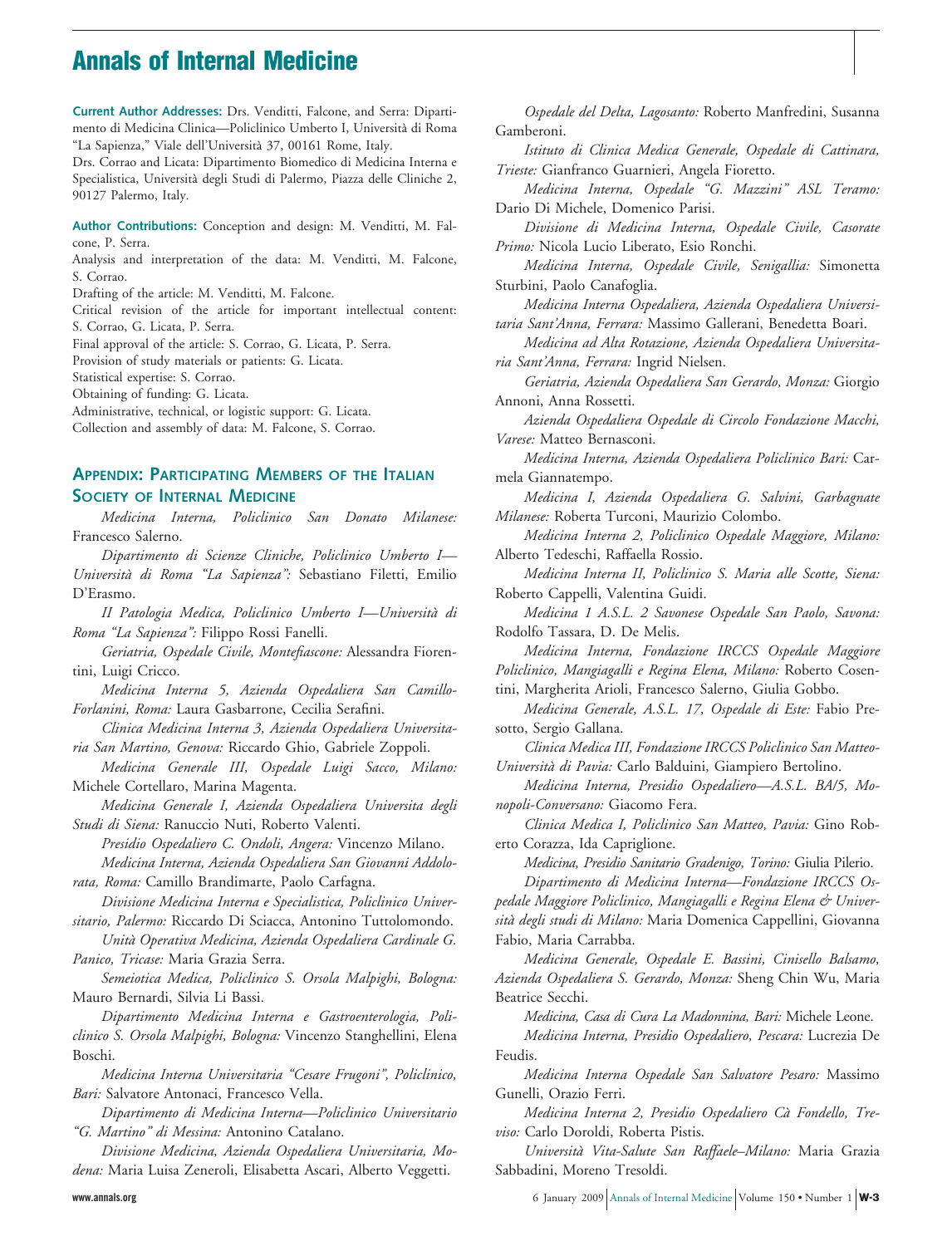*Medicina Interna 5, Ospedale Unico della Versilia, Lido di Camaiore:* Paola Lambelet, Stefano Fascetti.

*Struttura Complessa di Medicina Interna, A.O. Ospedale di Lecco, P.O. di Merate:* Massimo Vanoli, Gianluca Casella.

*Clinica Medica Generale, Azienda Ospedali Civili, Brescia:* Enrico Agabiti Rosei, Andrea Salvi.

*Medicina Interna, Ospedale Civile dell'Annunziata, Cosenza:* Alfonso Noto.

*Medicina Interna, Ospedale San Giovanni Decollato-Andosilla, Civita` Castellana:* Antonio Perciaccante.

*Medicina Interna, Ospedale Madre G. Vannini, Roma:* Claudio Santini, Maurizia Galiè.

*Istituto di Medicina Interna e Geriatria, Universita` Cattolica del Sacro Cuore, Policlinico A. Gemelli, Roma:* Giovanni Gasbarrini, Antonio Grieco.

*Medicina 1, Azienda Ospedaliera di Busto Arsizio (VA) Ospedale di Circolo di Busto Arsizio:* Barbara Nardi.

*Clinica Medica 1, Azienda Ospedaliera, Padova:* Aldo Gaetano Baritussio, Roberto Vannuccini.

*Medicina Generale, Alessandria:* Mauro Cappelletti.

*Medicina d'Urgenza e Pronto Soccorso, Universita` Cattolica del Sacro Cuore, Policlinico A. Gemelli, Roma:* Nicolo` Gentiloni-Silveri.

*Medicina Interna C, Policlinico G.B. Rossi, Verona:* Alessandro Lechi, Germana Montesi.